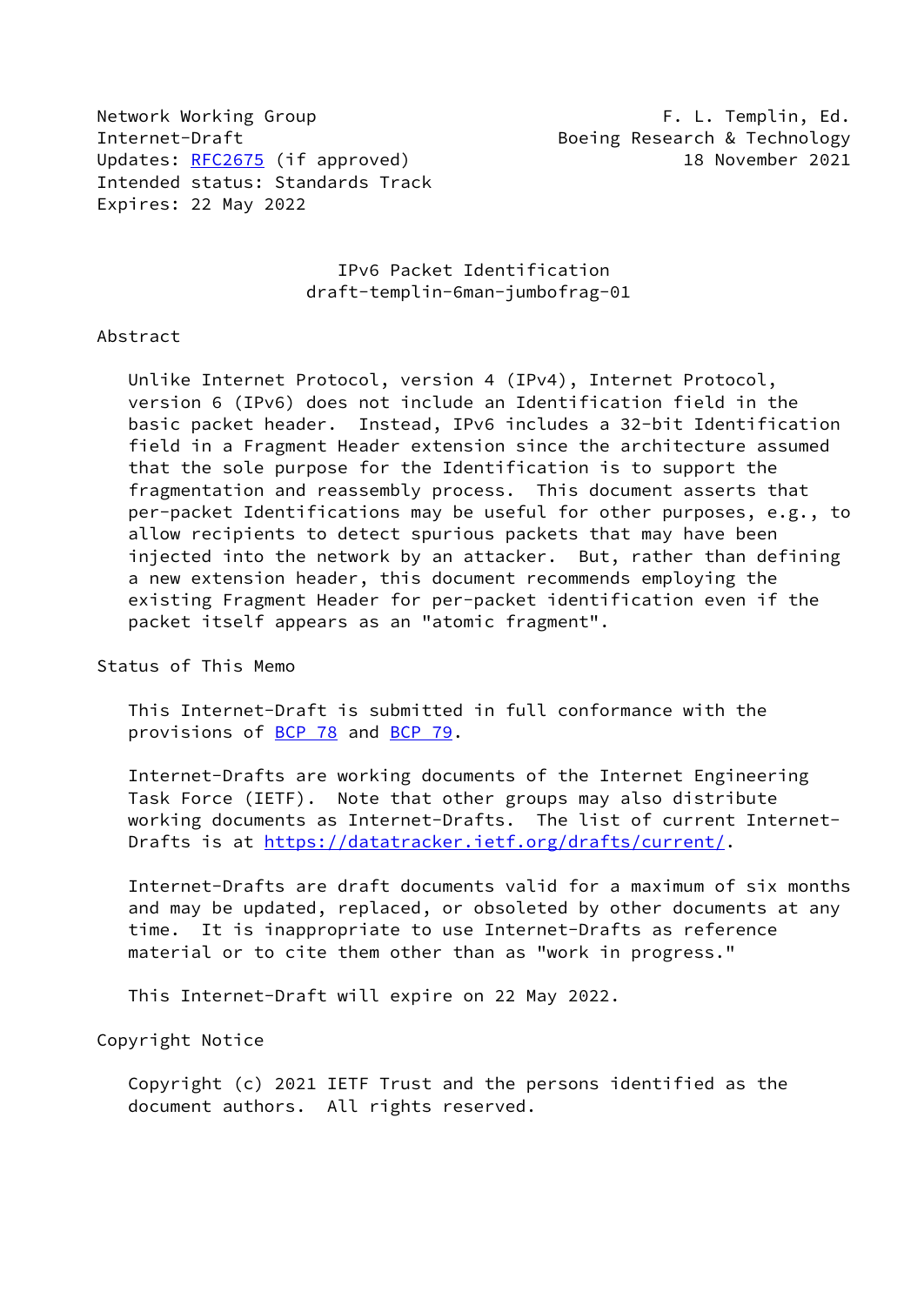<span id="page-1-1"></span>Internet-Draft IPv6 Packet Identification November 2021

This document is subject to [BCP 78](https://datatracker.ietf.org/doc/pdf/bcp78) and the IETF Trust's Legal Provisions Relating to IETF Documents ([https://trustee.ietf.org/](https://trustee.ietf.org/license-info) [license-info](https://trustee.ietf.org/license-info)) in effect on the date of publication of this document. Please review these documents carefully, as they describe your rights and restrictions with respect to this document. Code Components extracted from this document must include Revised BSD License text as described in Section 4.e of the [Trust Legal Provisions](https://trustee.ietf.org/license-info) and are provided without warranty as described in the Revised BSD License.

## Table of Contents

|  | 1. Introduction $\ldots \ldots \ldots \ldots \ldots \ldots \ldots \ldots \ldots$ |  |
|--|----------------------------------------------------------------------------------|--|
|  | 2. IPv6 Packet Identification 3                                                  |  |
|  |                                                                                  |  |
|  |                                                                                  |  |
|  |                                                                                  |  |
|  |                                                                                  |  |
|  |                                                                                  |  |
|  |                                                                                  |  |
|  | 8.1. Normative References 4                                                      |  |
|  | 8.2. Informative References 4                                                    |  |
|  |                                                                                  |  |

### <span id="page-1-0"></span>[1](#page-1-0). Introduction

Unlike Internet Protocol, version 4 (IPv4) [[RFC0791\]](https://datatracker.ietf.org/doc/pdf/rfc0791), Internet Protocol, version 6 (IPv6) [[RFC8200\]](https://datatracker.ietf.org/doc/pdf/rfc8200) does not include an Identification field in the basic packet header. Instead, IPv6 includes a 32-bit Identification field in a Fragment Header extension since the architecture assumed that the sole purpose for an Identification is to support the fragmentation and reassembly process. This document asserts that per-packet Identifications may be useful for other purposes, e.g., to allow recipients to detect spurious packets that may have been injected into the network by an attacker. But, rather than defining a new extension header, this document recommends employing the existing Fragment Header for per packet identification even if the packet itself appears as an "atomic fragment".

 Atomic fragments are defined as "IPv6 packets that contain a Fragment Header with the Fragment Offset set to 0 and the M flag set to 0" [\[RFC6946](https://datatracker.ietf.org/doc/pdf/rfc6946)]. When an IPv6 source includes a Fragment Header (i.e., either in an atomic fragment or in multiple fragments), only the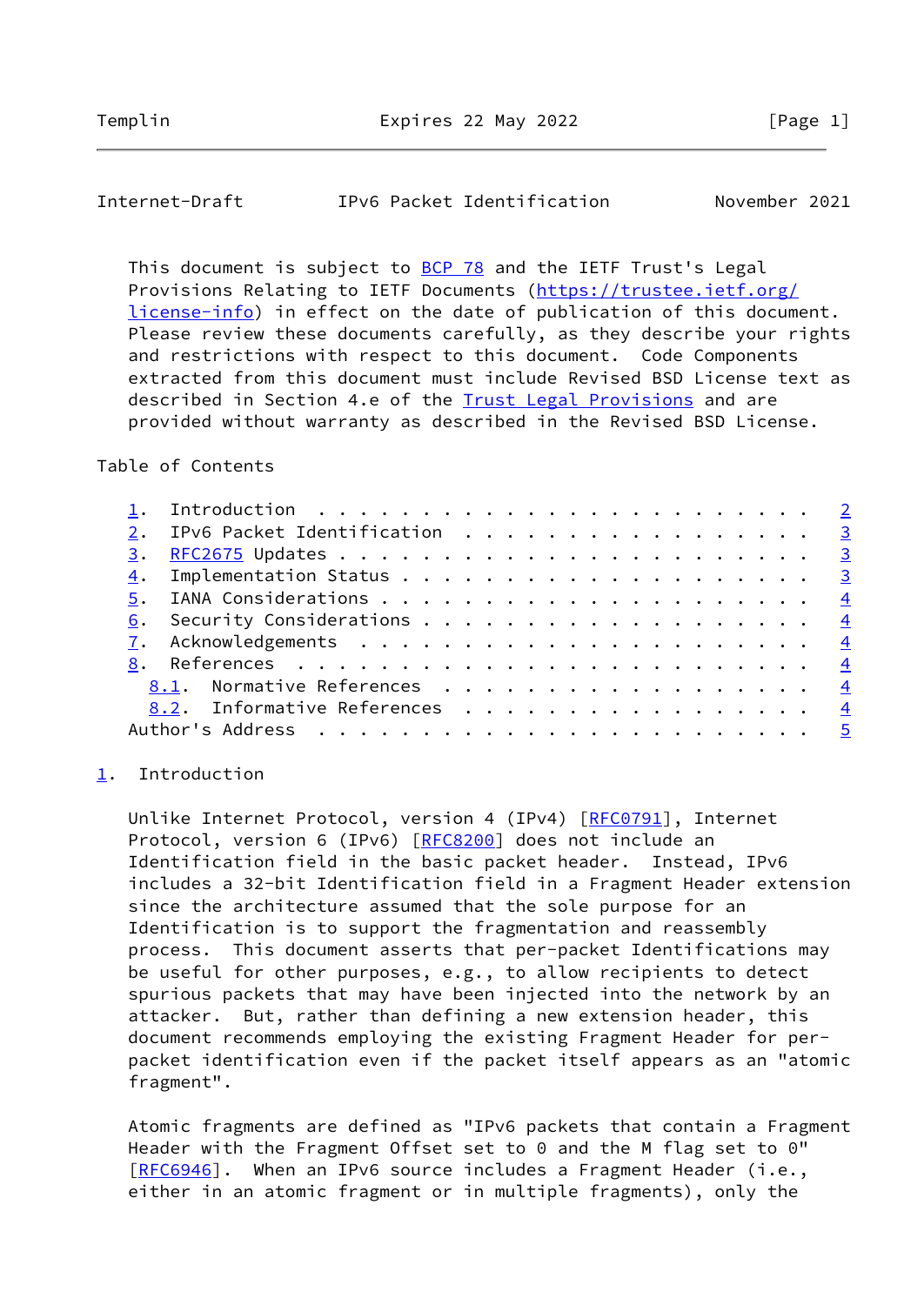source itself and not an intermediate IPv6 node on the path is permitted to alter its contents. This is mandated in the base IPv6 specification which states "unlike IPv4, fragmentation in IPv6 is performed only by source nodes, not by routers along a packet's delivery path".

Templin **Expires 22 May 2022 Expires 22 May 2022** [Page 2]

<span id="page-2-1"></span>Internet-Draft IPv6 Packet Identification November 2021

 IPv6 sources that include a Fragment Header include an unpredictable Identification value with each packet [[RFC7739](https://datatracker.ietf.org/doc/pdf/rfc7739)]. If the IPv6 source and destination maintain a "window" of acceptable Identification values, this may allow the destination to discern packets originated by the true IPv6 source from spurious packets injected into the network by an attacker.

 This document therefore asserts that IPv6 sources are permitted to include a Fragment Header in their packet transmissions (i.e., whether as atomic fragments or in multiple fragments) as long as they include suitable unpredictable Identification values. This includes IPv6 "jumbograms" (i.e., packets larger than 65,535 octets [[RFC2675\]](https://datatracker.ietf.org/doc/pdf/rfc2675)) which can only be prepared as atomic fragments since they are not eligible for fragmentation. Since the current jumbogram specification forbids sources from including a Fragment Header of any kind, this document updates [\[RFC2675](https://datatracker.ietf.org/doc/pdf/rfc2675)].

<span id="page-2-0"></span>[2](#page-2-0). IPv6 Packet Identification

When IPv6 sources and destinations have some way of maintaining "windows" of acceptable Identification values, the destination may be able to examine received packet Identifications to determine whether they likely originated from the source. The AERO [\[I-D.templin-6man-aero](#page-4-2)] and OMNI [\[I-D.templin-6man-omni\]](#page-4-3) specifications discuss methods for maintaining windows of unpredictable values that may reduce attack profiles in some environments.

# <span id="page-2-2"></span>[3](#page-2-2). [RFC2675](https://datatracker.ietf.org/doc/pdf/rfc2675) Updates

The following updates to [\[RFC2675](https://datatracker.ietf.org/doc/pdf/rfc2675)] are requested:

\* [Section 3,](#page-2-2) third paragraph, change: "The Jumbo Payload option must not be used in a packet that carries a Fragment header" to: "The Jumbo Payload option must not be used in a packet that carries a non-atomic Fragment header [[RFC6946](https://datatracker.ietf.org/doc/pdf/rfc6946)]".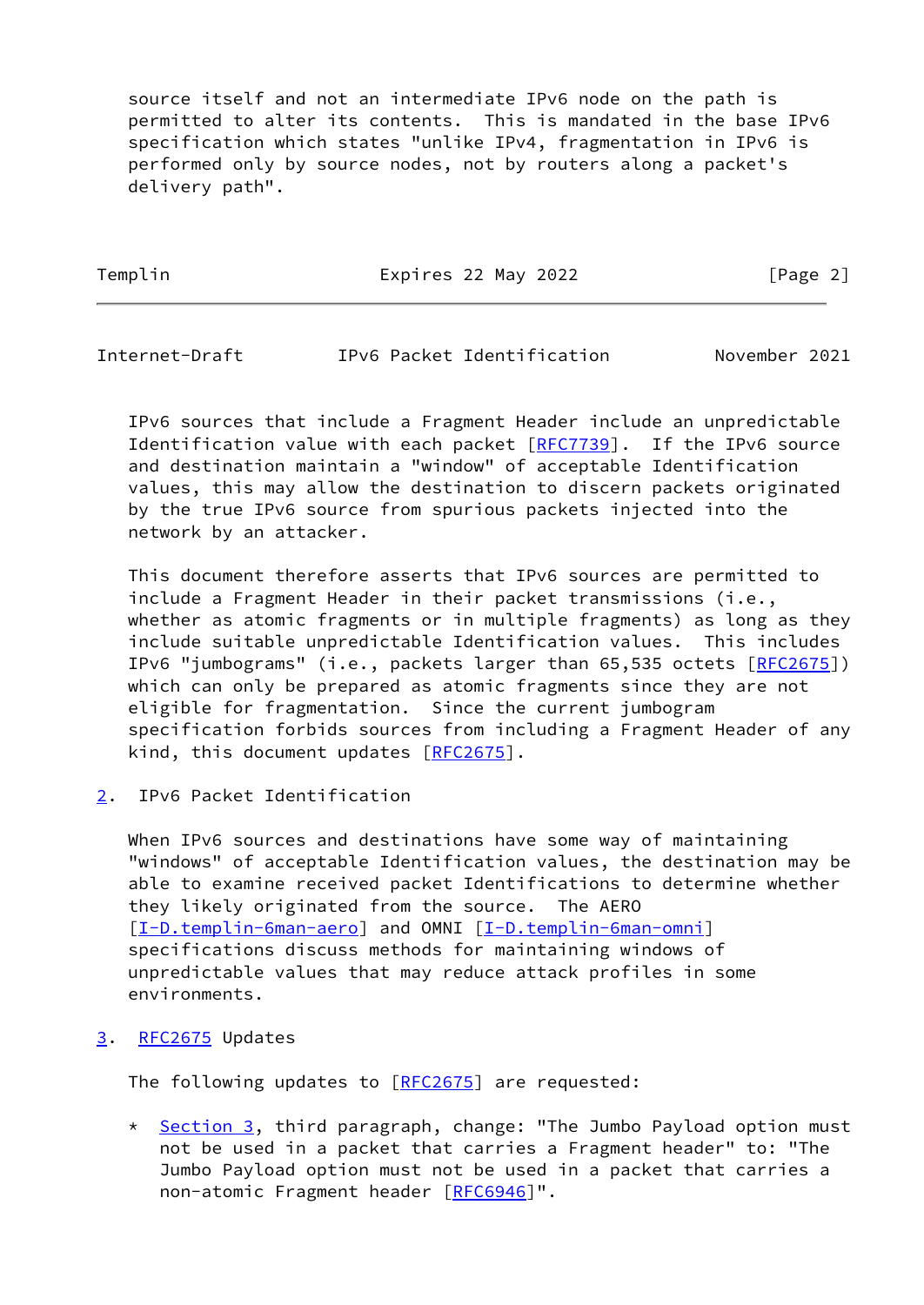- \* [Section 3,](#page-2-2) in the list of errors, change: "error: Jumbo Payload option present and Fragment header present" to: "error: Jumbo Payload option present and non-atomic Fragment header present".
- \* Add [\[RFC6946](https://datatracker.ietf.org/doc/pdf/rfc6946)] to Informative References.
- <span id="page-3-0"></span>[4](#page-3-0). Implementation Status

TBD.

| Templin | Expires 22 May 2022 | [Page 3] |
|---------|---------------------|----------|
|         |                     |          |

<span id="page-3-2"></span>Internet-Draft IPv6 Packet Identification November 2021

<span id="page-3-1"></span>[5](#page-3-1). IANA Considerations

This document has no IANA considerations.

<span id="page-3-3"></span>[6](#page-3-3). Security Considerations

 Communications networking security is necessary to preserve confidentiality, integrity and availability.

<span id="page-3-4"></span>[7](#page-3-4). Acknowledgements

This work was inspired by ongoing AERO/OMNI/DTN investigations.

<span id="page-3-5"></span>[8](#page-3-5). References

.

- <span id="page-3-6"></span>[8.1](#page-3-6). Normative References
	- [RFC0791] Postel, J., "Internet Protocol", STD 5, [RFC 791](https://datatracker.ietf.org/doc/pdf/rfc791), DOI 10.17487/RFC0791, September 1981, <<https://www.rfc-editor.org/info/rfc791>>.
	- [RFC2675] Borman, D., Deering, S., and R. Hinden, "IPv6 Jumbograms", [RFC 2675,](https://datatracker.ietf.org/doc/pdf/rfc2675) DOI 10.17487/RFC2675, August 1999, <[https://www.rfc-editor.org/info/rfc2675>](https://www.rfc-editor.org/info/rfc2675).
	- [RFC8200] Deering, S. and R. Hinden, "Internet Protocol, Version 6 (IPv6) Specification", STD 86, [RFC 8200](https://datatracker.ietf.org/doc/pdf/rfc8200),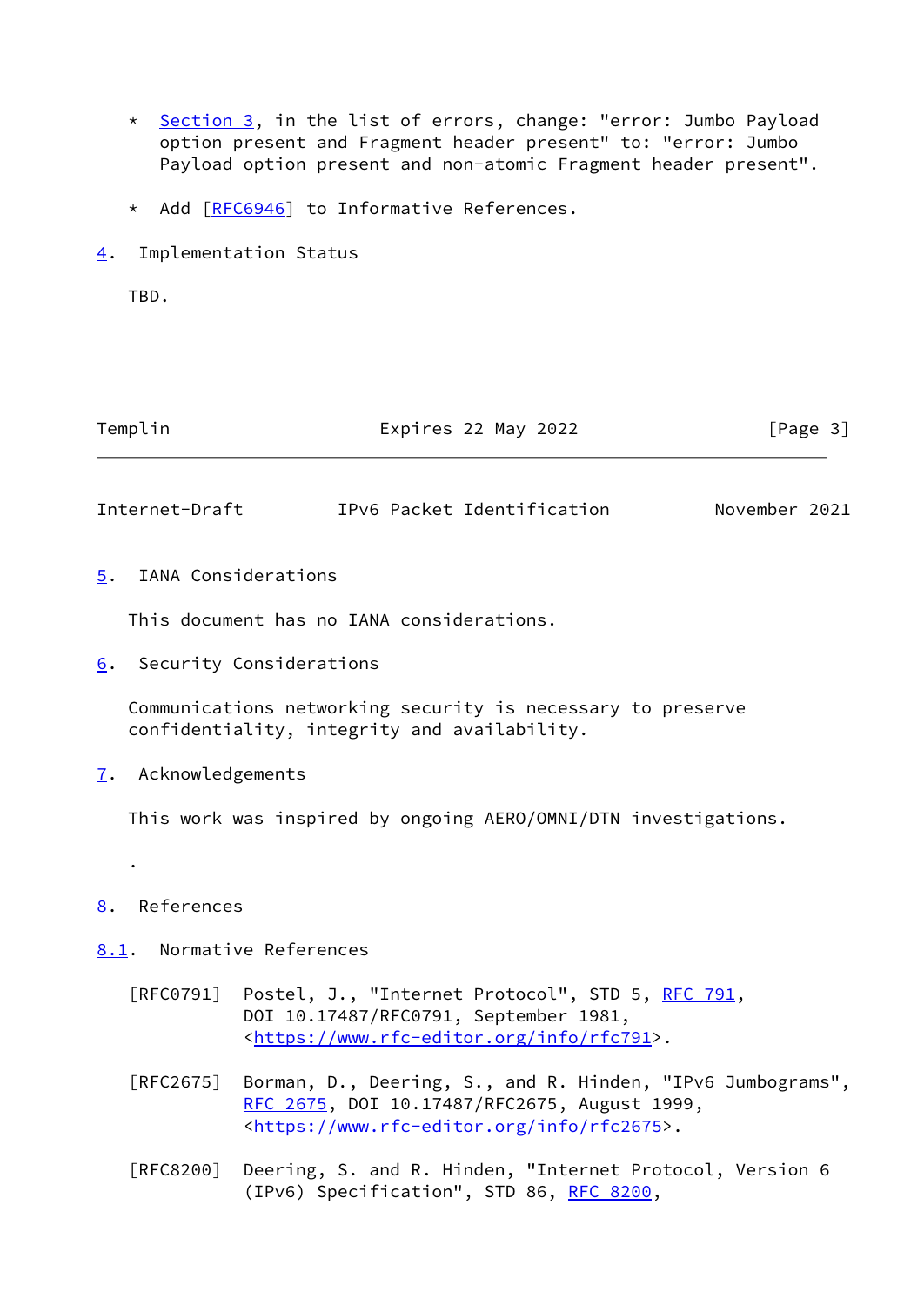DOI 10.17487/RFC8200, July 2017, <[https://www.rfc-editor.org/info/rfc8200>](https://www.rfc-editor.org/info/rfc8200).

<span id="page-4-0"></span>[8.2](#page-4-0). Informative References

<span id="page-4-2"></span>[I-D.templin-6man-aero]

 Templin, F. L., "Automatic Extended Route Optimization (AERO)", Work in Progress, Internet-Draft, [draft-templin-](https://datatracker.ietf.org/doc/pdf/draft-templin-6man-aero-36) [6man-aero-36,](https://datatracker.ietf.org/doc/pdf/draft-templin-6man-aero-36) 25 October 2021, <[https://www.ietf.org/archive/id/draft-templin-6man-aero-](https://www.ietf.org/archive/id/draft-templin-6man-aero-36.txt) [36.txt](https://www.ietf.org/archive/id/draft-templin-6man-aero-36.txt)>.

<span id="page-4-3"></span>[I-D.templin-6man-omni]

 Templin, F. L. and T. Whyman, "Transmission of IP Packets over Overlay Multilink Network (OMNI) Interfaces", Work in Progress, Internet-Draft, [draft-templin-6man-omni-49,](https://datatracker.ietf.org/doc/pdf/draft-templin-6man-omni-49) 25 October 2021, [<https://www.ietf.org/archive/id/draft](https://www.ietf.org/archive/id/draft-templin-6man-omni-49.txt) [templin-6man-omni-49.txt>](https://www.ietf.org/archive/id/draft-templin-6man-omni-49.txt).

| Templin | Expires 22 May 2022 | [Page 4] |
|---------|---------------------|----------|
|         |                     |          |

<span id="page-4-1"></span>

| Internet-Draft | IPv6 Packet Identification | November 2021 |  |
|----------------|----------------------------|---------------|--|
|                |                            |               |  |

- [RFC6946] Gont, F., "Processing of IPv6 "Atomic" Fragments", [RFC 6946,](https://datatracker.ietf.org/doc/pdf/rfc6946) DOI 10.17487/RFC6946, May 2013, <[https://www.rfc-editor.org/info/rfc6946>](https://www.rfc-editor.org/info/rfc6946).
- [RFC7739] Gont, F., "Security Implications of Predictable Fragment Identification Values", [RFC 7739,](https://datatracker.ietf.org/doc/pdf/rfc7739) DOI 10.17487/RFC7739, February 2016, <<https://www.rfc-editor.org/info/rfc7739>>.

Author's Address

 Fred L. Templin (editor) Boeing Research & Technology P.O. Box 3707 Seattle, WA 98124 United States of America

Email: fltemplin@acm.org